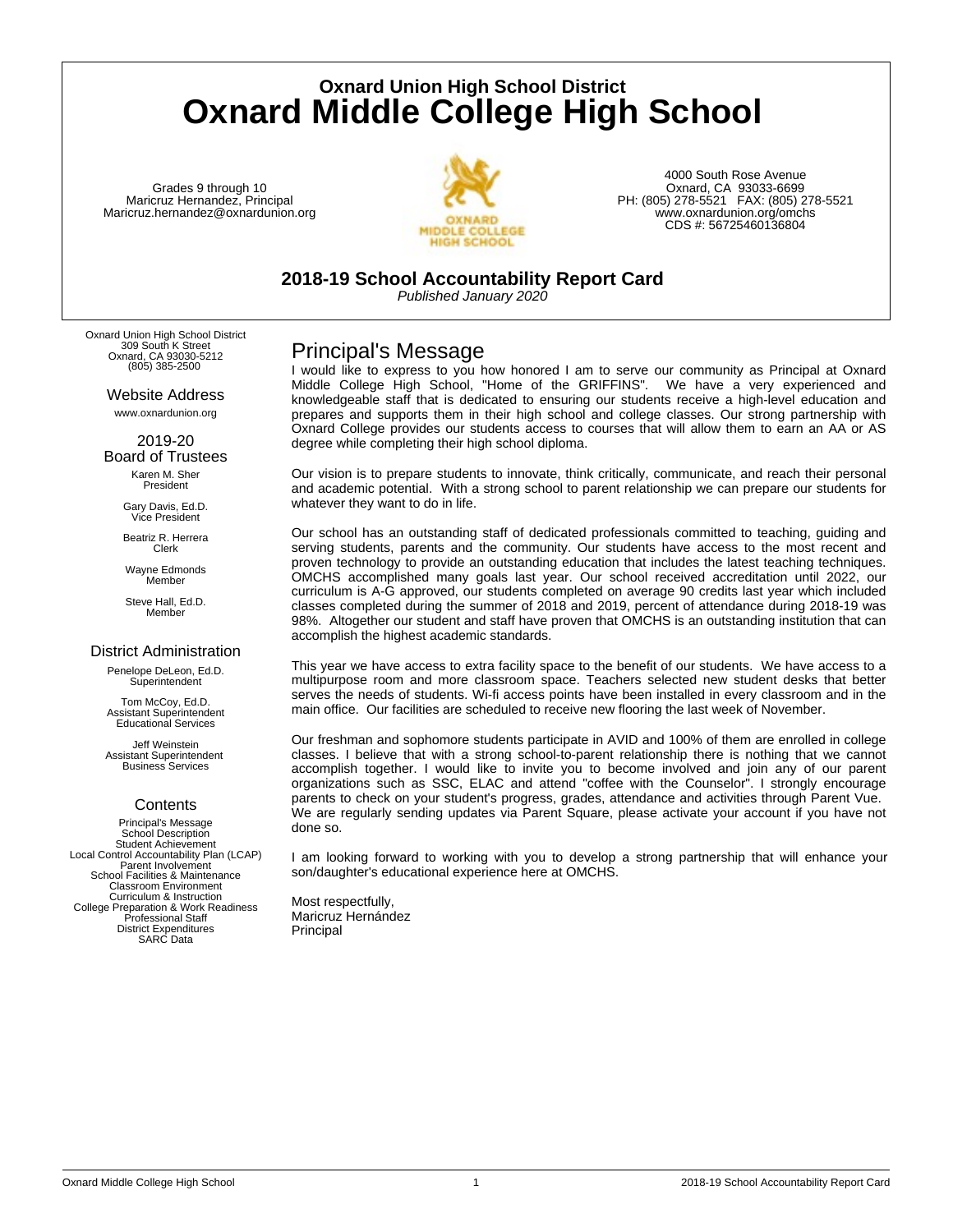## School Description

Oxnard Middle College High School is located in the southern region of Oxnard and serves students in grades nine through ten following a traditional calendar. At the beginning of the 2018-19 school year, 39 students were enrolled, including 7.7% in special education, 2.6% qualifying for English Language Learner support, and 66.7% qualifying for free or reduced price lunch.

| Student Enrollment by Student Group / Grade Level<br>2018-19 |                          |                         |               |  |
|--------------------------------------------------------------|--------------------------|-------------------------|---------------|--|
| <b>Student Group</b>                                         | % of Total<br>Enrollment | Grade Level             | # of Students |  |
| Black or<br>African-Amer.                                    | 2.60%                    | Grade 9                 | 39            |  |
| Amer. Indian or<br>Alaska Native                             | $0.00\%$                 | Grade 10                | 0             |  |
| Asian                                                        | 7.70%                    | Ungraded                | 0             |  |
| Filipino                                                     | 5.10%                    |                         |               |  |
| Hisp. or Latino                                              | 71.80%                   |                         |               |  |
| Native Hawaiian or<br>Pacific Islander                       | $0.00\%$                 |                         |               |  |
| White                                                        | 10.30%                   |                         |               |  |
| Two or More Races                                            | 2.60%                    |                         |               |  |
| Students with<br><b>Disabilities</b>                         | 7.70%                    |                         |               |  |
| Socioeconomically<br>Disadvantaged                           | 66.70%                   |                         |               |  |
| <b>English Learners</b>                                      | 2.60%                    |                         |               |  |
| <b>Foster Youth</b>                                          | $0.00\%$                 |                         |               |  |
| <b>Homeless</b>                                              | $0.00\%$                 |                         |               |  |
|                                                              |                          | <b>Total Enrollment</b> | 39            |  |

## Student Achievement

#### Physical Fitness

In the spring of each year, Oxnard Middle College High School is required by the state to administer a physical fitness test to all students in grade nine. The physical fitness test measures each student's ability to complete fitness tasks in six major areas. Students who either meet or exceed the standards in all six fitness areas are considered to be in the "healthy fitness zone." The chart reported in this document reports only the percentage in each category, not a cumulative total of the results for categories 4 of 6 and 5 of 6. Comparative district and state results can be found at the CDE's website.

| <b>Physical Fitness Test</b><br>Percentage of Students Meeting California Fitness Standards<br>2018-19 |                                                 |                                  |                                 |
|--------------------------------------------------------------------------------------------------------|-------------------------------------------------|----------------------------------|---------------------------------|
|                                                                                                        | <b>Percentage of Students Meeting Standards</b> |                                  |                                 |
| Grade Level<br>Tested                                                                                  | Four of Six Fitness<br>Standards                | Five of Six Fitness<br>Standards | Six of Six Fitness<br>Standards |
| Ninth                                                                                                  | 13.5                                            | 40.5                             | 45.9                            |

*Note: Percentages are not calculated and double dashes (--) appear in the table when the number of students tested is ten or less, either because the number of students in this category is too small for statistical accuracy or to protect student privacy.*

#### California Assessment of Student Performance and **Progress**

The California Assessment of Student Performance and Progress (CAASPP) System includes the Smarter Balanced Summative Assessments (SBAC) for students in the general education population, and the California Alternate Assessments (CAAs) for students with the most significant cognitive disabilities. Only eligible students may participate in the administration of the CAAs. CAAs items are aligned with alternative achievement standards, which are linked with the Common Core State Standards (CCSS). CAASPP results are a measure of how well students are mastering

California's standards in English language arts/literacy (ELA) and mathematics, and are given to grades three through eight and grade eleven. SBAC tests assess student performance in ELA/Literacy and mathematics utilizing computer-adaptive tests and performance tasks, and CAAs test items are aligned with alternative achievement standards which are linked with the Common Core State Standards (CCSS).

There are no CAASPP results shown in this report as there are no 11th grade students at OMCHS. However, 9th grade students took interim assessments in 2018-19. More information on CAASPP can be found on the California Department of Education's website www.cde.ca.gov/ta/tg/ca/.

# Local Control Accountability Plan (LCAP)

As part of the new Local Control Funding Formula, school districts are required to develop, adopt, and annually update a three-year Local Control and Accountability Plan (LCAP). The following components of this SARC address some of the priorities identified in the District's LCAP:

Conditions of Learning (Basic Services) – State Priority 1: Degree to which teachers are appropriately assigned and fully credentialed in the subject areas and for the pupils they are teaching; pupils have access to standards-aligned Instructional materials and school facilities are maintained in good repair. Covered in Teacher facilities are maintained in good repair. Covered in *Teacher Assignment*, including the Teacher Credentials & Misassignments chart; *Instructional Materials*, including the Textbooks chart; and *School Facilities & Maintenance*, including the Campus Description and School Facility Good Repair Status charts.

Conditions of Learning (Implementation of State Standards) – State Priority 2: Implementation of academic content and performance standards adopted by the state board for all pupils. Not covered in the School Accountability Report Card.

Parental Involvement – State Priority 3: Efforts to seek parent input in decision making, promotion of parent participation in programs for unduplicated pupils and special need subgroups. Covered in *Parent Involvement.*

Pupil Achievement – State Priority 4: Performance on standardized tests, score on Academic Performance Index, share of pupils that are college and career ready, share of English learners that become English proficient, English learner reclassification rate, share of pupils that pass Advanced Placement exams with a 3 or higher, and share of pupils determined prepared for college by the Early Assessment Program. Covered in *California Assessment of Student Performance and Progress*, including the CAASPP charts.

Engagement (Pupil Engagement) – State Priority 5: School attendance rates, chronic absenteeism rates, middle school dropout rates, high school dropout rates, and high school graduation rates. Covered in *Dropout & Graduation Rates*, including the Dropout chart; and *Graduation Requirements*, including the Graduation Rate chart for high schools only.

School Climate – State Priority 6: Pupil suspension rates, pupil expulsion rates, other local measures including surveys of pupils, and parents and teachers on the sense of safety and school connectedness. Covered in *Discipline & Climate for Learning*, including Suspension & Expulsion chart; and *School Site Safety Plan.*

Conditions of Learning (Course Access) – State Priority 7: Pupil enrollment in a broad course of study that includes all of the subject areas. Not covered in the School Accountability Report Card.

Other Pupil Outcomes – State Priority 8: Pupil outcomes in the subject areas. Covered in *Physical Fitness*, including the Physical Fitness Test chart.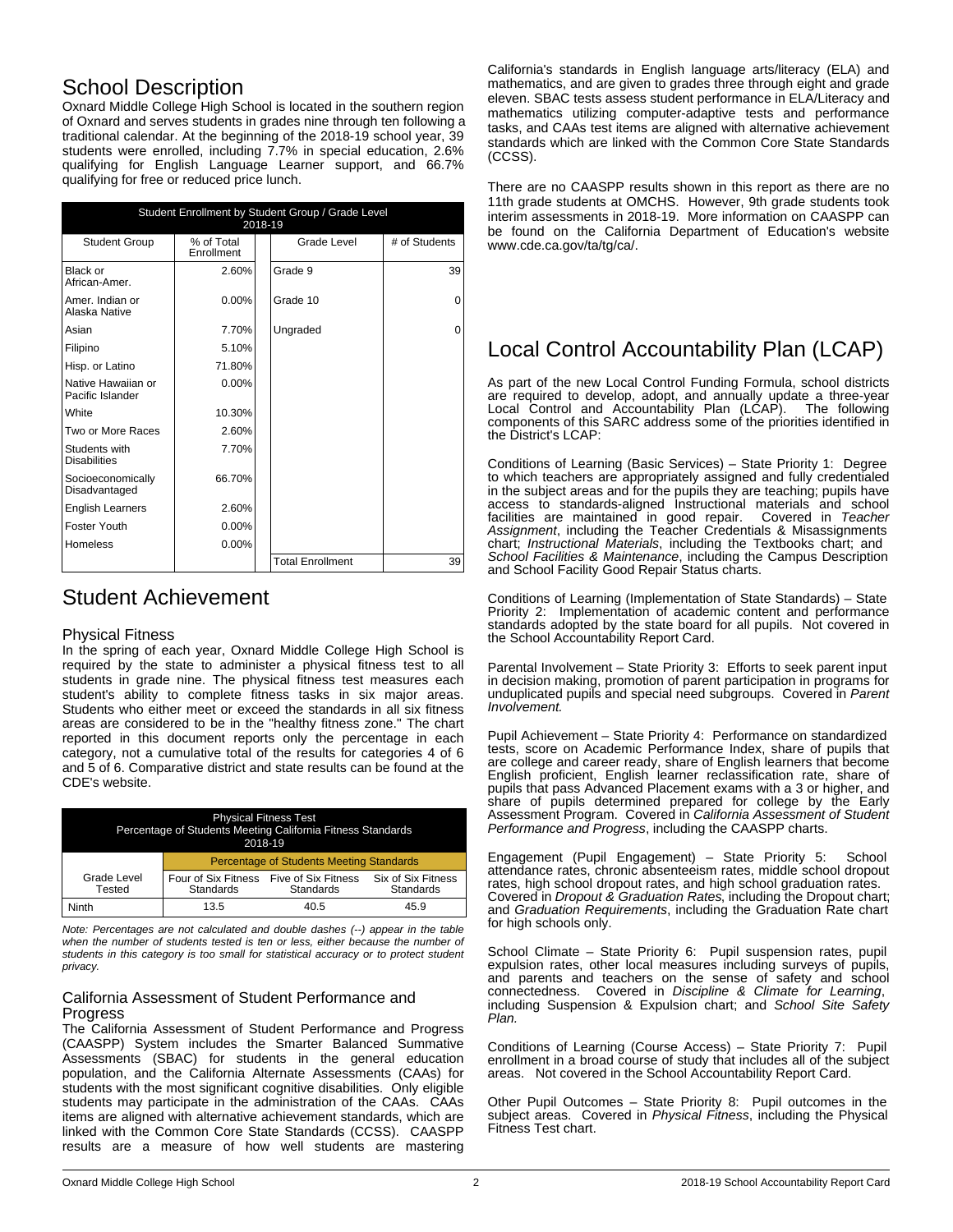## Parent Involvement

Parents are encouraged to get involved in their child's learning environment either by participating in a decision-making group or simply attending school events.

Parents stay informed on upcoming events and school activities through school website, personal phone calls, electronic Friday updates, teacher websites, and Parent Square. Contact any school office member at (805) 278-5521 for more information on how to become involved in your child's learning environment.

#### **Committees**

English Learner Advisory Council School Site Council Superintendent's Advisory Parent Group WASC Parent Committee

#### **School Activities**

Awards Nights Back to School Night Board Recognition Coffee with the Counselor Open House Parent Orientation Student Orientation

### School Facilities & Maintenance

The district takes great efforts to ensure that all schools are clean, safe, and functional through proper facilities maintenance and campus supervision. Oxnard Middle College High School is located on the Oxnard College campus; ongoing maintenance and campus improvements ensure facilities remain up to date and provide adequate space for students and staff. Oxnard College maintenance and site custodial staff ensure that the repairs necessary to keep the school in good condition are completed in a timely manner. A work order process is used by school and college staff to communicate non-routine maintenance requests.

Every morning before school begins, college campus security officer(s) inspect facilities for safety hazards or other conditions that need attention prior to students and staff entering school grounds. One day custodian is assigned to Oxnard Middle College High School. The custodian is responsible for:

- Classroom cleaning
- Lunch area setup/cleanup
- Office area cleaning
- Restroom cleaning

Restrooms are checked regularly throughout the day for cleanliness and subsequently cleaned as needed. The principal communicates with custodial staff daily concerning maintenance and school safety issues.

| <b>Campus Description</b>   |          |  |
|-----------------------------|----------|--|
| Year Built                  | 0        |  |
| Acreage                     | $\Omega$ |  |
| Square Footage              | $\Omega$ |  |
|                             | Quantity |  |
| <b>Permanent Classrooms</b> | 0        |  |
| Portable Classrooms         | 5        |  |
| Restrooms (sets)            | 3        |  |
| Multipurpose Room(s)        | 1        |  |
| Main Office                 | 1        |  |
| Storage Room                | 1        |  |

#### Campus Supervision

School administration and teaching staff place a high priority on providing adequate adult supervision on campus before, during, and after school. All staff monitor the campus entrance area and designated common areas before school, during lunch, and during dismissal to monitor student activities and behavior. During school hours, all visitors must sign in at the school's office.

#### School Site Safety Plan

The Comprehensive School Site Safety Plan was developed for Oxnard Middle College High School in collaboration with local agencies and the district office to fulfill Senate Bill 187 requirements. Components of this plan include child abuse reporting procedures, teacher notification of dangerous pupil procedures, disaster response procedures, procedures for safe arrival and departure from school, sexual harassment policy, and dress code policy. The school's most recent school safety plan was reviewed, updated, and discussed with school staff in January 2020.

### Classroom Environment

#### Discipline & Climate for Learning

Oxnard Middle College High School's discipline policies are based on a Multi-Tiered System of Supports approach to social, emotional and behavioral support. This school-wide positive behavior This school-wide positive behavior management plan is used as a guide to develop school rules, develop behavior management programs, promote responsibility, promote respect, and minimize classroom disruptions. Disciplinary intervention is managed by school administration in a fair, firm, and consistent manner based upon the nature of each situation.

| <b>Suspensions &amp; Expulsions</b> |           |                 |       |  |
|-------------------------------------|-----------|-----------------|-------|--|
|                                     | $16 - 17$ | $17 - 18$       | 18-19 |  |
|                                     |           | School          |       |  |
| % Students Suspended                | 0.0       | 0.0             | 2.6   |  |
| % Students Expelled                 | 0.0       | 0.0             | 2.6   |  |
|                                     |           | <b>District</b> |       |  |
| % Students Suspended                | 6.3       | 5.2             | 6.2   |  |
| % Students Expelled                 | 0.2       | 0.1             | 0.3   |  |
|                                     |           | <b>State</b>    |       |  |
| % Students Suspended                | 3.6       | 3.5             | 3.5   |  |
| % Students Expelled                 | 0.1       | 0.1             | 0.1   |  |

#### Class Size

The Teaching Load Distribution table in this report illustrates the distribution of class sizes by subject area, the average class size, and the number of classes that contain 1-22 students, 23-32 students, and 33 or more students. Calculations exclude classrooms of 50 or more students.

| Average Class Size and Class Size Distribution |                                           |   |  |  |
|------------------------------------------------|-------------------------------------------|---|--|--|
|                                                | 2018-19                                   |   |  |  |
|                                                | Avg.<br>Class<br><b>Number of Classes</b> |   |  |  |
| <b>Subject</b>                                 | <b>Size</b><br>$33+$<br>$1-22$<br>23-32   |   |  |  |
| English                                        | 20.0                                      | 2 |  |  |
| <b>Mathematics</b>                             | 20.0                                      | 2 |  |  |
| Science                                        |                                           |   |  |  |
| Social Science                                 |                                           |   |  |  |

*\*Number of classes indicates how many classrooms fall into each size category (a range of total students per classroom). At the secondary level, this information is reported by subject area rather than grade level.*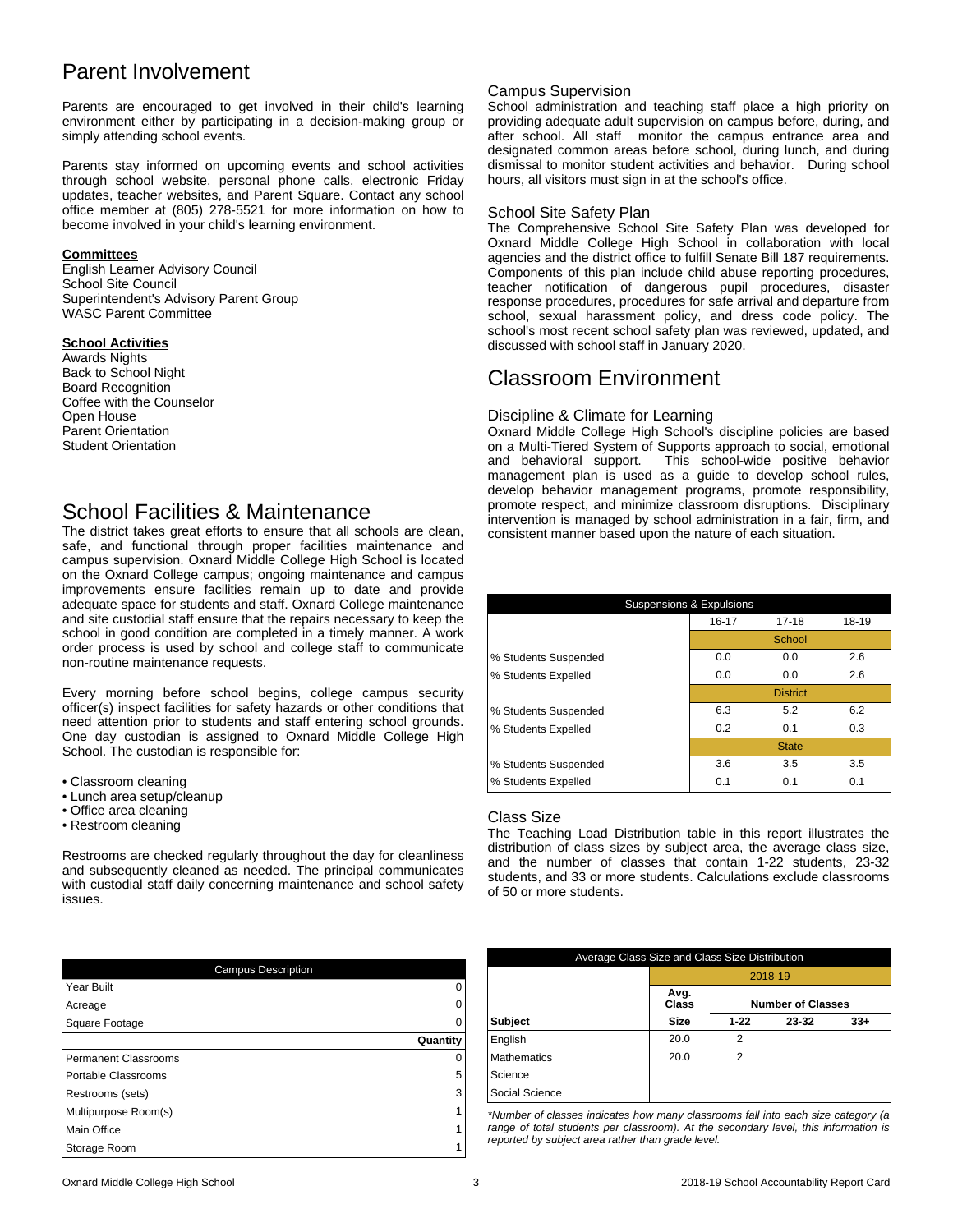### Dropout & Graduation Rates

Oxnard Middle College High School's teachers and administrative staff practice the early identification of and intervention on behalf of students who exhibit warning signs and/or behavioral traits that may lead to dropping out of school. Intervention strategies used to promote attendance and reduce dropout rates include monitoring test results and performance, parent conferences, counseling, independent study, and referral to an alternative high school setting. Understanding that the needs of each student are different, administrators, counselors, and teaching staff continue their efforts to discover successful solutions to help students complete their high school program.

Students must accumulate 230 course credits to receive a high school diploma from Oxnard Middle College High School. Alternative methods of acquiring a diploma are available through the continuation school, community day school, adult school, Condor High School (independent study) for those students who have been unsuccessful in a high school environment or have exhausted their opportunities to remain at Oxnard Middle College High School.

In the following Dropout & Graduation Rates table, 2017-18 data is the most current information available, since state certification/release dates for dropout data occur too late for inclusion in this report. Detailed information about dropout rates and graduation rates can be found on the DataQuest Web page at http://dq.cde.ca.gov/dataquest/.

| Dropout & Graduation Rates (Four-Year Cohort Rate) |                 |              |           |
|----------------------------------------------------|-----------------|--------------|-----------|
|                                                    |                 | School       |           |
|                                                    | $15 - 16$       | $16 - 17$    | $17 - 18$ |
| Dropout Rate                                       |                 | $0.0\%$      | $0.0\%$   |
| <b>Graduation Rate</b>                             |                 | $0.0\%$      | $0.0\%$   |
|                                                    | <b>District</b> |              |           |
|                                                    | $15 - 16$       | 16-17        | 17-18     |
| Dropout Rate                                       | 8.3%            | $7.1\%$      | 7.1%      |
| <b>Graduation Rate</b>                             | 83.7%           | 85.6%        | 84.9%     |
|                                                    |                 | <b>State</b> |           |
|                                                    | $15 - 16$       | 16-17        | 17-18     |
| <b>Dropout Rate</b>                                | 9.7%            | 9.1%         | 9.6%      |
| <b>Graduation Rate</b>                             | 83.8%           | 82.7%        | 83.0%     |

*For the formula to calculate the 2017-18 and 2018-19 adjusted cohort graduation rate, see the 2018-19 Data Element Definitions document located on the SARC web page at https://www.cde.ca.gov/ta/ac/sa/*

# Curriculum & Instruction

### Staff Development

All training and curriculum development activities at Oxnard Middle College High School revolve around the California State Content Standards and Frameworks. During the 2018-19 school year, Oxnard Middle College High School held staff development training devoted to:

- WASC Focus
- PSAT Training
- AVID Training
- Testing
- Student Data
- LCAP
- Active Assailant Training

Decisions concerning selection of staff development activities are performed by all staff using tools such as teacher input, state assessment results, and data analysis to determine the areas in which additional teacher training may enhance classroom instruction and increase student achievement levels. Oxnard Middle College High School supports ongoing professional growth throughout the year on early release days. Teachers meet as a collaborative unit to conduct data analysis to identify areas of need. Teaching staff are provided the opportunity to participate in district-sponsored staff

development workshops or training session as 1) a supplement to site-based staff development, 2) for reinforcement of or follow-up on previous training, or 3) follow-up training for newly implemented programs/curricula.

During the 2018-19 and 2019-20 school years, Oxnard Middle College High School's teachers had the opportunity to attend the following events hosted by the Oxnard Union High School District:

#### 2018-19 Training:

- Next Generation Science Standards (NGSS)
- English Language Arts (ELA)
- Mathematics
- Social Science
- iLit Training

2019-20 Training:

- Multi-Tiered System of Supports (MTSS)
- iLit Reading Intervention
- SkillsUSA Training for Career Pathways
- Edge Training for ESL Students
- Curriculum Design for Dual Language Immersion
- Textbook Pilot Training for Science and ELA
- Math Leadership Network
- Digital Broadcast
- Ethnic Studies Curriculum Development
- Dual Immersion Textbook Pilot Training
- VC Innovates
- AP Spanish Committee Test Development
- Next Generation Science Standards (NGSS)
- Library Learning Day
- AVID Elective Focused Note-Taking
- Data Chats for Common Assessments, Corrective Teaching, and Engagement
- Google Platform Training
- PLC Summer Curriculum Planning, Common Syllabi, Technology Use, Student Engagement
- Positive Behavioral Interventions & Supports (PBIS)

Oxnard Middle College High School offers support to new and veteran teachers through peer coaching and mentoring. Instructional aides are provided targeted training focused on teaching strategies and curriculum content. Substitute teachers are invited to participate in designated staff development activities. All staff are encouraged to attend professional workshops and conferences. Classified support staff receive job-related training from department supervisors and district representatives.

| Number of School Days Dedicated to Staff Development and Continuous<br>Improvement |         |         |  |
|------------------------------------------------------------------------------------|---------|---------|--|
| 2017-18                                                                            | 2018-19 | 2019-20 |  |
|                                                                                    |         |         |  |

#### Instructional Materials

All textbooks used in the core curriculum at Oxnard Middle College High School are aligned to the California Content Standards and Frameworks. Standards-based instructional materials are approved by the district's Board of Trustees. The district follows the State Board of Education's six-year adoption cycle for core content materials and the eight-year cycle for textbook adoptions in foreign language, visual and performing arts, and health.

On Wednesday, September 25, 2019, the Oxnard Union High School District's Board of Trustees held a public hearing to certify the extent to which textbooks and instructional materials have been provided to students. The Board of Trustees adopted Resolution #19-44 which certifies as required by Education Code §60119 (1) that textbooks and instructional materials were provided to all students, including English learners, in the district to the extent that each pupil has a textbook or instructional materials, or both, to use in class and to take home, (2) sufficient textbooks and instructional materials were provided to each student, including English learners, that are aligned to the academic content standards and consistent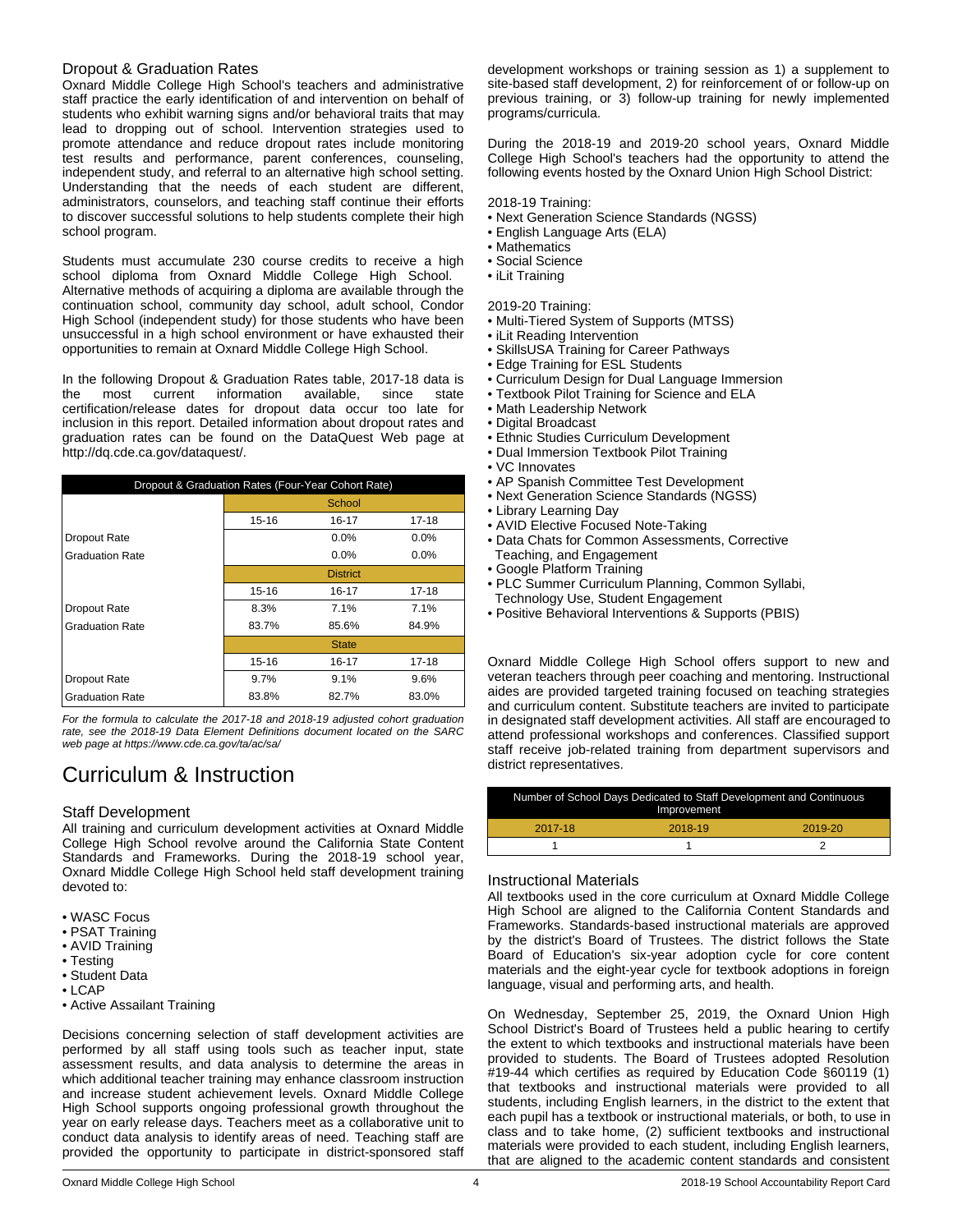with the cycles and content of the curriculum frameworks in math, science, history-social science, and English/language arts, (3) sufficient textbooks or instructional materials were provided to each pupil enrolled in foreign language or health classes, and (4) sufficient laboratory science equipment was available for science laboratory classes offered in grades 9-12 inclusive.

In addition to core subject areas, districts are required to disclose in their SARCs the sufficiency of instructional materials used for their visual/performing arts curricula. During the 2019-20 school year, Oxnard Union High School District provided each student, including English learners, enrolled in a visual/performing arts class with a textbook or instructional materials to use in class and to take home. These materials complied with the state's content standards and curriculum frameworks.

|                               | <b>Textbooks</b>                                                                                 |                                           |
|-------------------------------|--------------------------------------------------------------------------------------------------|-------------------------------------------|
|                               | <b>Adoption Year</b> Publisher & Series                                                          | <b>Pupils Lacking</b><br><b>Textbooks</b> |
| <b>English Language Arts</b>  |                                                                                                  |                                           |
| 2008                          | Bedford Fremont and Worth, The Language<br>of Composition: Reading, Writing, Rhetoric<br>Student | $0\%$                                     |
| 2005                          | McDougal Littell, Language Network                                                               | $0\%$                                     |
| 2005                          | McDougal Littell, The Language of Literature                                                     | $0\%$                                     |
| 2016                          | Pearson, The Longman Reader                                                                      | $0\%$                                     |
| 2007                          | Prentice Hall, Timeless Voices, Timeless<br><b>Themes The British Tradition</b>                  | $0\%$                                     |
| <b>Foreign Languages</b>      |                                                                                                  |                                           |
| 2011                          | Better Chinese Limited, Discovering Chinese                                                      | 0%                                        |
| 2007                          | EMC Paradigm, Que Chevere 1, 2, 3                                                                | $0\%$                                     |
| 2003                          | Holt, Ven Conmigo                                                                                | $0\%$                                     |
| 2007                          | McDougal Littell, Abriendo Puertas: Lenguaje                                                     | 0%                                        |
| 2007                          | McDougal Littell, Discovering French<br>Nouveau                                                  | $0\%$                                     |
| 2007                          | McDougal Littell, En Espanol                                                                     | $0\%$                                     |
| 2007                          | Prentice Hall, Abriendo paso: Gramatica                                                          | $0\%$                                     |
| 2007                          | Prentice Hall, Abriendo paso: Lectura                                                            | $0\%$                                     |
| 2004                          | Prentice Hall, Momentos de los literaturas<br>hispanicas                                         | $0\%$                                     |
| 2003                          | Prentice Hall, Sendas Literarias 1 & 2                                                           | $0\%$                                     |
| 2015                          | Vista Higher Learning, D'accord (French)                                                         | $0\%$                                     |
| 2008                          | Vista Higher Learning, Imaginez: le francais<br>sans frontieres (IB)                             | 0%                                        |
| <b>Health</b>                 |                                                                                                  |                                           |
| 2007                          | Pearson Prentice Hall, Health                                                                    | $0\%$                                     |
| <b>History-Social Science</b> |                                                                                                  |                                           |
| 2007                          | Glencoe/McGraw-Hill, World Geography and<br>Cultures                                             | 0%                                        |
| 2008                          | Houghton Mifflin Harcourt, Psychology -<br>Principles in Practice                                | $0\%$                                     |
| 2010                          | Houghton Mifflin Harcourt, Sociology: The<br><b>Study of Relationships</b>                       | $0\%$                                     |
| 2007                          | Kennedy, American Pagaent                                                                        | $0\%$                                     |
| 2007                          | McDougal Littell, The Americans<br>Reconstruction to the 21st Century                            | 0%                                        |
| 2006                          | McGraw Hill, Economics: Principles,<br><b>Problems and Policies</b>                              | 0%                                        |
| 2006                          | Pearson Prentice Hall, Economics: Principles<br>in Action                                        | 0%                                        |
| 2006                          | Pearson Prentice Hall, Magruder's American<br>Government                                         | 0%                                        |
| 2007                          | Pearson Prentice Hall, The Western Heritage<br>Since 1300 (AP European History)                  | $0\%$                                     |
| 2007                          | Pearson Prentice Hall, World History: The<br>Modern World                                        | 0%                                        |
| 2007                          | Prentice Hall-Longman, American<br>Government Continuity & Change (AP<br>Course)                 | 0%                                        |
| 1999                          | Steck-Vaughn, Fearon's American<br>Government                                                    | 0 %                                       |
| 2007                          | Wadsworth, AP Psychology                                                                         | 0 %                                       |
| 2010                          | Worth Publishers, Myers Psychology Second                                                        | 0%                                        |

| <b>Mathematics</b><br>Brooks/Cole, Physics: Calculus<br>$0\%$<br>2004<br>CPM Educational Program, Core<br>$0\%$<br>2013<br>Connections, Integrated 1<br>CPM Educational Program, Core<br>2015<br>0 %<br>Connections, Integrated 2<br>CPM Educational Program, Core<br>2016<br>$0\%$<br>Connections, Integrated 3<br>Glencoe/McGraw-Hill, Geometry: Concepts<br>2004<br>$0\%$<br>and Applications<br>Glencoe/McGraw-Hill, Mathematics with<br>$0\%$<br>2006<br><b>Business Applications</b><br>Holt McDougal, Economics<br>$0\%$<br>2002<br>Houghton Mifflin, Calculus of a Single<br>0%<br>2005<br>Variable<br>Houghton Mifflin, PreCalculus with Limits, A<br>0%<br>2006<br>Graphing Approach<br>2017<br>Houghton Mifflin Harcourt, Big Ideas Math,<br>0%<br>Course 1<br>Houghton Mifflin Harcourt, Big Ideas Math,<br>0%<br>2017<br>Course 2<br>Houghton Mifflin Harcourt, Big Ideas,<br>0%<br>2017<br>Integrated Math 1, 2 & 3<br>W. H. Freeman, The Practice of Statistics<br>0%<br>2007<br><b>Science</b><br>0%<br>2007<br>Addison Wesley, Biology: Concepts &<br>Connections<br>2007<br>Addison Wesley, Conceptual Physics<br>$0\%$<br>Cengage Learning, Living in the Environment<br>2012<br>$0\%$<br>College Board, Biology: Principles of Life, AP<br>2007<br>0 %<br>Edition<br>Current Publishing, Life on an Ocean Planet<br>2007<br>$0\%$<br>2007<br>Delmar Cengage Learning, Agriscience,<br>$0\%$<br><b>Fundamentals and Applications</b><br>Freeman & Company, AP Biology: Principles<br>$0\%$<br>2007<br>of Life<br>Globe Fearon, Concepts and Challenges in<br>2006<br>$0\%$<br><b>Physical Science</b><br>Houghton Mifflin Harcourt, Environmental<br>2008<br>$0\%$<br>Science<br>J. Wiley & Son, Fundamentals of Physics<br>2006<br>$0\%$<br>McDougal Littell, Introductory Chemistry: A<br>$0\%$<br>2008<br>Foundation<br>Pearson Prentice Hall, Conceptual Physics<br>$0\%$<br>2007<br>Pearson Prentice Hall, Earth Science<br>2007<br>$0\%$<br>Pearson Prentice Hall, Essentials of Human<br>2007<br>0%<br>Anatomy & Physiology<br>2007<br>Prentice Hall, Biology<br>$0\%$<br>2007<br>Prentice Hall, Chemistry<br>$0\%$<br>0%<br>Science Laboratory Equipment | Edition for AP |  |
|-------------------------------------------------------------------------------------------------------------------------------------------------------------------------------------------------------------------------------------------------------------------------------------------------------------------------------------------------------------------------------------------------------------------------------------------------------------------------------------------------------------------------------------------------------------------------------------------------------------------------------------------------------------------------------------------------------------------------------------------------------------------------------------------------------------------------------------------------------------------------------------------------------------------------------------------------------------------------------------------------------------------------------------------------------------------------------------------------------------------------------------------------------------------------------------------------------------------------------------------------------------------------------------------------------------------------------------------------------------------------------------------------------------------------------------------------------------------------------------------------------------------------------------------------------------------------------------------------------------------------------------------------------------------------------------------------------------------------------------------------------------------------------------------------------------------------------------------------------------------------------------------------------------------------------------------------------------------------------------------------------------------------------------------------------------------------------------------------------------------------------------------------------------------------------------|----------------|--|
|                                                                                                                                                                                                                                                                                                                                                                                                                                                                                                                                                                                                                                                                                                                                                                                                                                                                                                                                                                                                                                                                                                                                                                                                                                                                                                                                                                                                                                                                                                                                                                                                                                                                                                                                                                                                                                                                                                                                                                                                                                                                                                                                                                                     |                |  |
|                                                                                                                                                                                                                                                                                                                                                                                                                                                                                                                                                                                                                                                                                                                                                                                                                                                                                                                                                                                                                                                                                                                                                                                                                                                                                                                                                                                                                                                                                                                                                                                                                                                                                                                                                                                                                                                                                                                                                                                                                                                                                                                                                                                     |                |  |
|                                                                                                                                                                                                                                                                                                                                                                                                                                                                                                                                                                                                                                                                                                                                                                                                                                                                                                                                                                                                                                                                                                                                                                                                                                                                                                                                                                                                                                                                                                                                                                                                                                                                                                                                                                                                                                                                                                                                                                                                                                                                                                                                                                                     |                |  |
|                                                                                                                                                                                                                                                                                                                                                                                                                                                                                                                                                                                                                                                                                                                                                                                                                                                                                                                                                                                                                                                                                                                                                                                                                                                                                                                                                                                                                                                                                                                                                                                                                                                                                                                                                                                                                                                                                                                                                                                                                                                                                                                                                                                     |                |  |
|                                                                                                                                                                                                                                                                                                                                                                                                                                                                                                                                                                                                                                                                                                                                                                                                                                                                                                                                                                                                                                                                                                                                                                                                                                                                                                                                                                                                                                                                                                                                                                                                                                                                                                                                                                                                                                                                                                                                                                                                                                                                                                                                                                                     |                |  |
|                                                                                                                                                                                                                                                                                                                                                                                                                                                                                                                                                                                                                                                                                                                                                                                                                                                                                                                                                                                                                                                                                                                                                                                                                                                                                                                                                                                                                                                                                                                                                                                                                                                                                                                                                                                                                                                                                                                                                                                                                                                                                                                                                                                     |                |  |
|                                                                                                                                                                                                                                                                                                                                                                                                                                                                                                                                                                                                                                                                                                                                                                                                                                                                                                                                                                                                                                                                                                                                                                                                                                                                                                                                                                                                                                                                                                                                                                                                                                                                                                                                                                                                                                                                                                                                                                                                                                                                                                                                                                                     |                |  |
|                                                                                                                                                                                                                                                                                                                                                                                                                                                                                                                                                                                                                                                                                                                                                                                                                                                                                                                                                                                                                                                                                                                                                                                                                                                                                                                                                                                                                                                                                                                                                                                                                                                                                                                                                                                                                                                                                                                                                                                                                                                                                                                                                                                     |                |  |
|                                                                                                                                                                                                                                                                                                                                                                                                                                                                                                                                                                                                                                                                                                                                                                                                                                                                                                                                                                                                                                                                                                                                                                                                                                                                                                                                                                                                                                                                                                                                                                                                                                                                                                                                                                                                                                                                                                                                                                                                                                                                                                                                                                                     |                |  |
|                                                                                                                                                                                                                                                                                                                                                                                                                                                                                                                                                                                                                                                                                                                                                                                                                                                                                                                                                                                                                                                                                                                                                                                                                                                                                                                                                                                                                                                                                                                                                                                                                                                                                                                                                                                                                                                                                                                                                                                                                                                                                                                                                                                     |                |  |
|                                                                                                                                                                                                                                                                                                                                                                                                                                                                                                                                                                                                                                                                                                                                                                                                                                                                                                                                                                                                                                                                                                                                                                                                                                                                                                                                                                                                                                                                                                                                                                                                                                                                                                                                                                                                                                                                                                                                                                                                                                                                                                                                                                                     |                |  |
|                                                                                                                                                                                                                                                                                                                                                                                                                                                                                                                                                                                                                                                                                                                                                                                                                                                                                                                                                                                                                                                                                                                                                                                                                                                                                                                                                                                                                                                                                                                                                                                                                                                                                                                                                                                                                                                                                                                                                                                                                                                                                                                                                                                     |                |  |
|                                                                                                                                                                                                                                                                                                                                                                                                                                                                                                                                                                                                                                                                                                                                                                                                                                                                                                                                                                                                                                                                                                                                                                                                                                                                                                                                                                                                                                                                                                                                                                                                                                                                                                                                                                                                                                                                                                                                                                                                                                                                                                                                                                                     |                |  |
|                                                                                                                                                                                                                                                                                                                                                                                                                                                                                                                                                                                                                                                                                                                                                                                                                                                                                                                                                                                                                                                                                                                                                                                                                                                                                                                                                                                                                                                                                                                                                                                                                                                                                                                                                                                                                                                                                                                                                                                                                                                                                                                                                                                     |                |  |
|                                                                                                                                                                                                                                                                                                                                                                                                                                                                                                                                                                                                                                                                                                                                                                                                                                                                                                                                                                                                                                                                                                                                                                                                                                                                                                                                                                                                                                                                                                                                                                                                                                                                                                                                                                                                                                                                                                                                                                                                                                                                                                                                                                                     |                |  |
|                                                                                                                                                                                                                                                                                                                                                                                                                                                                                                                                                                                                                                                                                                                                                                                                                                                                                                                                                                                                                                                                                                                                                                                                                                                                                                                                                                                                                                                                                                                                                                                                                                                                                                                                                                                                                                                                                                                                                                                                                                                                                                                                                                                     |                |  |
|                                                                                                                                                                                                                                                                                                                                                                                                                                                                                                                                                                                                                                                                                                                                                                                                                                                                                                                                                                                                                                                                                                                                                                                                                                                                                                                                                                                                                                                                                                                                                                                                                                                                                                                                                                                                                                                                                                                                                                                                                                                                                                                                                                                     |                |  |
|                                                                                                                                                                                                                                                                                                                                                                                                                                                                                                                                                                                                                                                                                                                                                                                                                                                                                                                                                                                                                                                                                                                                                                                                                                                                                                                                                                                                                                                                                                                                                                                                                                                                                                                                                                                                                                                                                                                                                                                                                                                                                                                                                                                     |                |  |
|                                                                                                                                                                                                                                                                                                                                                                                                                                                                                                                                                                                                                                                                                                                                                                                                                                                                                                                                                                                                                                                                                                                                                                                                                                                                                                                                                                                                                                                                                                                                                                                                                                                                                                                                                                                                                                                                                                                                                                                                                                                                                                                                                                                     |                |  |
|                                                                                                                                                                                                                                                                                                                                                                                                                                                                                                                                                                                                                                                                                                                                                                                                                                                                                                                                                                                                                                                                                                                                                                                                                                                                                                                                                                                                                                                                                                                                                                                                                                                                                                                                                                                                                                                                                                                                                                                                                                                                                                                                                                                     |                |  |
|                                                                                                                                                                                                                                                                                                                                                                                                                                                                                                                                                                                                                                                                                                                                                                                                                                                                                                                                                                                                                                                                                                                                                                                                                                                                                                                                                                                                                                                                                                                                                                                                                                                                                                                                                                                                                                                                                                                                                                                                                                                                                                                                                                                     |                |  |
|                                                                                                                                                                                                                                                                                                                                                                                                                                                                                                                                                                                                                                                                                                                                                                                                                                                                                                                                                                                                                                                                                                                                                                                                                                                                                                                                                                                                                                                                                                                                                                                                                                                                                                                                                                                                                                                                                                                                                                                                                                                                                                                                                                                     |                |  |
|                                                                                                                                                                                                                                                                                                                                                                                                                                                                                                                                                                                                                                                                                                                                                                                                                                                                                                                                                                                                                                                                                                                                                                                                                                                                                                                                                                                                                                                                                                                                                                                                                                                                                                                                                                                                                                                                                                                                                                                                                                                                                                                                                                                     |                |  |
|                                                                                                                                                                                                                                                                                                                                                                                                                                                                                                                                                                                                                                                                                                                                                                                                                                                                                                                                                                                                                                                                                                                                                                                                                                                                                                                                                                                                                                                                                                                                                                                                                                                                                                                                                                                                                                                                                                                                                                                                                                                                                                                                                                                     |                |  |
|                                                                                                                                                                                                                                                                                                                                                                                                                                                                                                                                                                                                                                                                                                                                                                                                                                                                                                                                                                                                                                                                                                                                                                                                                                                                                                                                                                                                                                                                                                                                                                                                                                                                                                                                                                                                                                                                                                                                                                                                                                                                                                                                                                                     |                |  |
|                                                                                                                                                                                                                                                                                                                                                                                                                                                                                                                                                                                                                                                                                                                                                                                                                                                                                                                                                                                                                                                                                                                                                                                                                                                                                                                                                                                                                                                                                                                                                                                                                                                                                                                                                                                                                                                                                                                                                                                                                                                                                                                                                                                     |                |  |
|                                                                                                                                                                                                                                                                                                                                                                                                                                                                                                                                                                                                                                                                                                                                                                                                                                                                                                                                                                                                                                                                                                                                                                                                                                                                                                                                                                                                                                                                                                                                                                                                                                                                                                                                                                                                                                                                                                                                                                                                                                                                                                                                                                                     |                |  |
|                                                                                                                                                                                                                                                                                                                                                                                                                                                                                                                                                                                                                                                                                                                                                                                                                                                                                                                                                                                                                                                                                                                                                                                                                                                                                                                                                                                                                                                                                                                                                                                                                                                                                                                                                                                                                                                                                                                                                                                                                                                                                                                                                                                     |                |  |
|                                                                                                                                                                                                                                                                                                                                                                                                                                                                                                                                                                                                                                                                                                                                                                                                                                                                                                                                                                                                                                                                                                                                                                                                                                                                                                                                                                                                                                                                                                                                                                                                                                                                                                                                                                                                                                                                                                                                                                                                                                                                                                                                                                                     |                |  |
|                                                                                                                                                                                                                                                                                                                                                                                                                                                                                                                                                                                                                                                                                                                                                                                                                                                                                                                                                                                                                                                                                                                                                                                                                                                                                                                                                                                                                                                                                                                                                                                                                                                                                                                                                                                                                                                                                                                                                                                                                                                                                                                                                                                     |                |  |
|                                                                                                                                                                                                                                                                                                                                                                                                                                                                                                                                                                                                                                                                                                                                                                                                                                                                                                                                                                                                                                                                                                                                                                                                                                                                                                                                                                                                                                                                                                                                                                                                                                                                                                                                                                                                                                                                                                                                                                                                                                                                                                                                                                                     |                |  |
|                                                                                                                                                                                                                                                                                                                                                                                                                                                                                                                                                                                                                                                                                                                                                                                                                                                                                                                                                                                                                                                                                                                                                                                                                                                                                                                                                                                                                                                                                                                                                                                                                                                                                                                                                                                                                                                                                                                                                                                                                                                                                                                                                                                     |                |  |

## College Preparation & Work Readiness

#### College Preparation Courses

Students are encouraged to take required courses if they plan on attending a four-year college or university. The adjacent table illustrates the proportion of courses taken and successfully completed in relation to the number of course enrollments (sum of total enrollment in all classes).

#### **Admission Requirements for California Public Universities**

#### University of California

Admission requirements for the University of California (UC) follow guidelines set forth in the Master Plan, which requires that the top one-eighth of the state's high school graduates, as well as those transfer students who have successfully completed specified college work, be eligible for admission to the UC. These requirements are designed to ensure that all eligible students are adequately prepared for University-level work. For general admission requirements visit<br>the University of California website at the University of California website at www.universityofcalifornia.edu/admissions/general.html.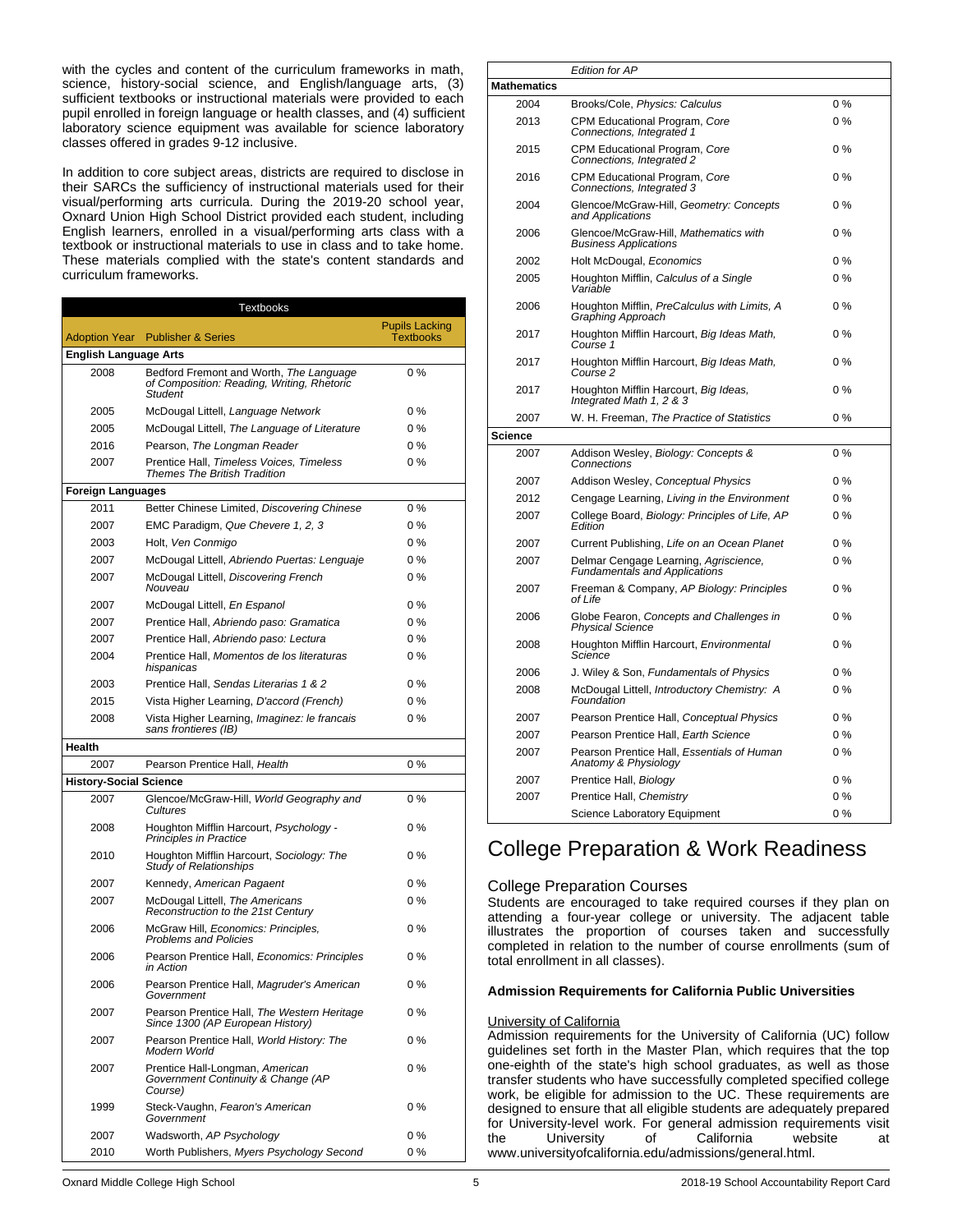#### California State University

Admission requirements for the California State University (CSU) use three factors to determine eligibility. They are specific high school courses; grades in specified courses, and test scores; and graduation from high school. Some campuses have higher standards for particular majors or students who live outside the local campus area. Because of the number of students who apply, a few campuses have higher standards (supplementary admission criteria) for all applicants. Most CSU campuses utilize local admission guarantee policies for students who graduate or transfer from high schools and colleges that are historically served by a CSU campus in that region. For general admissions requirements, visit the CSU Website at http://www.calstate.edu/admission/.

| Courses for UC/CSU Admission                                                 |       |
|------------------------------------------------------------------------------|-------|
|                                                                              | $\%$  |
| 2018-19 Pupils Enrolled in Courses Required for UC/CSU<br>Admission          | 100.0 |
| 2017-18 Graduates who Completed all Courses Required for<br>UC/CSU Admission |       |

### Workforce Preparation

Students in grades nine through ten receive counseling from school personnel regarding career paths and courses of study. During their freshman year, students meet with the counselor to discuss their four-year academic plan; the counselor meets at least once a semester with each student to follow-up on their progress in meeting graduation requirements and career objectives. All career and technical education (CTE) courses comply with state-adopted content standards and are integrated into the student's four-year academic plan as elective courses.

Career Education Center (CEC) Programs are offered in partnership with the County Office of Education.

During the 2018-19 school year, Oxnard Middle College High School offered a Medical Terminology Capstone class. Students are also able to enroll in college courses simultaneously and can complete an AA degree by the end of their senior year at the time of graduation.

The CTE table in this report shows the total number of students participating in the district's CTE courses. For more information on career technical programs, contact the counselor or visit the state's career technical website at http://www.cde.ca.gov/ci/ct/.

| Career Technical Education (CTE) Program Participation<br>2018-19                                                    |         |
|----------------------------------------------------------------------------------------------------------------------|---------|
| Total number of students participating in CTE programs                                                               | 22      |
| Percentage of students completing CTE program and earning a<br>high school diploma                                   | $0.0\%$ |
| Percentage of CTE courses sequenced or articulated between<br>the school and institutions of postsecondary education | 100.0%  |

## Professional Staff

#### Counseling & Support Staff

Oxnard Middle College High School provides professional, highly qualified staff that provide additional services and support centered on the whole student academically, physically, and mentally. The Counseling and Support Services table in this report illustrates the availability of non-instructional support staff to Oxnard Middle College High School's students. Full-time equivalent (FTE) is a standard measurement used to identify an employee's regular work load on a weekly basis. For example, an FTE of 1.0 designates a full-time position and the employee is on campus and available all day every day of the week; an FTE of 0.5 indicates that the staff member is available and on campus a portion (50%) of the week.

| No. of<br><b>Staff</b><br>FTE.<br>0.2<br>$\star$<br>$\star$ | Academic Counselors & Other Support Staff<br>(Nonteaching Professional Staff)<br>2018-19 |  |
|-------------------------------------------------------------|------------------------------------------------------------------------------------------|--|
|                                                             |                                                                                          |  |
|                                                             | Academic Counselor                                                                       |  |
|                                                             | Psychologist                                                                             |  |
|                                                             | School Resource Officer (SRO)                                                            |  |

#### *\* as needed*

*Note: One Full Time Equivalent (FTE) equals one staff member working full time; one FTE could also represent two staff members who each work 50% of full time.*

#### Teacher Assignment

During the 2018-19 school year, Oxnard Middle College High School had 3 teachers who met all credential requirements in accordance with state guidelines. The chart below identifies the number of teachers at both the school and district who are 1) fully credentialed; 2) without full credentials; 3) teaching outside subject area of competence; 4) misassignments for English learners; 5) total teacher misassignments; and 6) vacant teacher positions. The term "misassignments" refers to the number of positions filled by teachers who lack legal authorization to teach that grade level, subject area, student group, etc.

| <b>Teacher Credentials &amp; Assignments</b>                                      |        |       |       |                 |  |  |  |  |
|-----------------------------------------------------------------------------------|--------|-------|-------|-----------------|--|--|--|--|
|                                                                                   | School |       |       | <b>District</b> |  |  |  |  |
|                                                                                   | 17-18  | 18-19 | 19-20 | 19-20           |  |  |  |  |
| <b>Total Teachers</b>                                                             | ∩      | 3     | 4     | 699             |  |  |  |  |
| Teachers With Full Credentials                                                    |        | 3     |       | 695             |  |  |  |  |
| Teachers Without Full<br>l Credentials                                            |        |       | ŋ     | 4               |  |  |  |  |
| Teachers Teaching Outside<br>Subject Area of Competence<br>(With Full Credential) | ŋ      | ŋ     | U     | 94              |  |  |  |  |
| Misassignments of Teachers of<br><b>English Learners</b>                          | ∩      | ŋ     | 0     | O               |  |  |  |  |
| Total Teacher Misassignments*                                                     | O      | U     | 0     | 94              |  |  |  |  |
| Vacant Teacher Positions                                                          |        |       |       | 5               |  |  |  |  |

*Note: "Misassignments" refers to the number of positions filled by teachers who lack legal authorization to teach that grade level, subject area, student group, etc.*

*\*Total Teacher Misassignments includes the number of Misassignments of Teachers of English Learners.*

## District Expenditures

### Salary & Budget Comparison

State law requires comparative salary and budget information to be reported to the general public. For comparison purposes, the State Department of Education has provided average salary data from school districts having similar average daily attendance throughout the state. (Note: 2017-18 salary comparison data was the most recent data available at the time this report was published.)